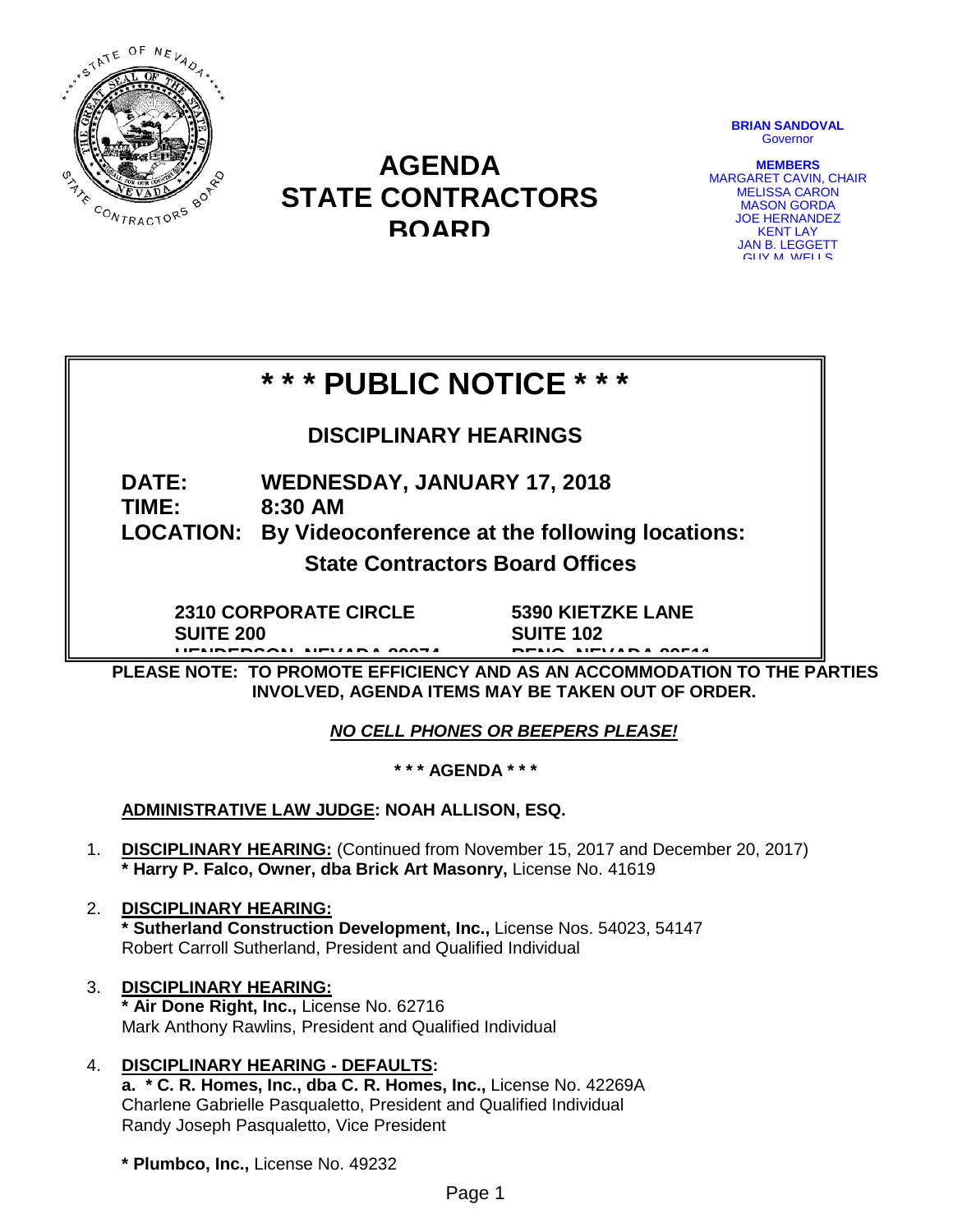Randy Joseph Pasqualetto, President and Qualified Individual Charlene Gabrielle Pasqualetto, Vice President and Qualified Individual

**b. \* Sunset Oasis Landscaping, LLC,** License No. 81714 Brandon Carl Collins, Managing Member and Qualified Individual Ray Darren Clark, Qualified Individual

**\* Sunset Oasis Landscaping, LLC,** License Nos. 80570, 80646 Brandon Carl Collins, Managing Member and Qualified Individual

**c. \* Panda Products, LLC, dba Republic West Home,** License No. 79384 Michael Foster Zimmerman, Managing Member and Qualified Individual

**\* Panda Products, LLC, dba Republic West Home,** License No. 80605 Michael Foster Zimmerman, Managing Member and Qualified Individual Stefanie Jill O'Neal, Qualified Individual

**d. \* Hard Surfaces, Inc.,** License Nos. 78546, 78545, 78544, 78543 Todd Michael Bull, President and Qualified Individual

**\* Hard Surfaces, Inc., dba Hardwire Electric,** License No. 78873 Todd Michael Bull, President and Qualified Individual

#### **\*Denotes items on which action may occur.**

#### **NOTICES POSTED AT THE FOLLOWING LOCATIONS**

NEVADA STATE CONTRACTORS BOARD – RENO NEVADA STATE CONTRACTORS BOARD – HENDERSON NEVADA STATE CONTRACTORS BOARD INTERNET - WEBSITE

> PASEO VERDE LIBRARY SAWYER STATE BUILDING CLARK COUNTY LIBRARY RENO CITY HALL WASHOE COUNTY COURT HOUSE WASHOE COUNTY LIBRARY

#### **PLEASE NOTE:**

- 1) Persons/facilities desiring copies of the board's agenda must submit their request in writing every six months.
- 2) With regard to any board meeting, it is possible that an amended notice will be published adding new items to the original agenda. Amended notices will be posted in accordance with the Open Meeting Law: however, they will not be mailed to individuals on the board's mailing list.
- 3) Members of the public who are disabled and require special accommodations or assistance at the meeting are requested to notify the board office in writing at 5390 Kietzke Lane, Suite 102, Reno, NV 89511 or by calling 775-688-1141 prior to the date of the meeting.
- 4) Pursuant to NRS 241.020(6), please take notice: (1) Items on the agenda may be taken out of order;